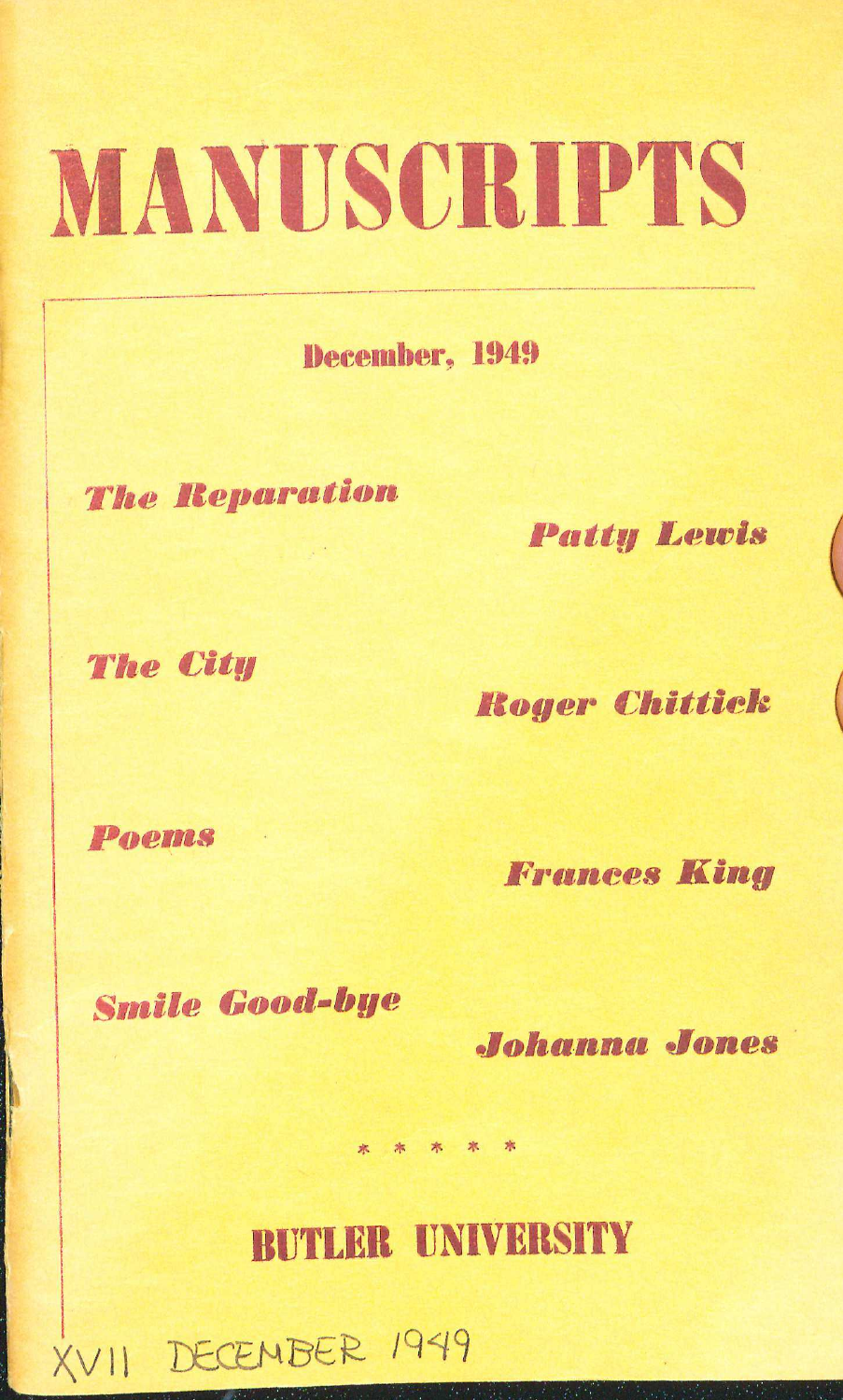

A Student Edited Magazine Published Three Times a Year and Sponsored by the English Department of Butler University

| VOL. XVII | DECEMBER, 1949 | No. 1 |
|-----------|----------------|-------|

### CONTENTS

# LITERARY PRIZE MATERIAL, 1949

# UPPEH CLASS SECTION

| The Linguistic Adventures of Leo and Neo  Kenneth Hopkins 22 |  |
|--------------------------------------------------------------|--|
|                                                              |  |
|                                                              |  |
|                                                              |  |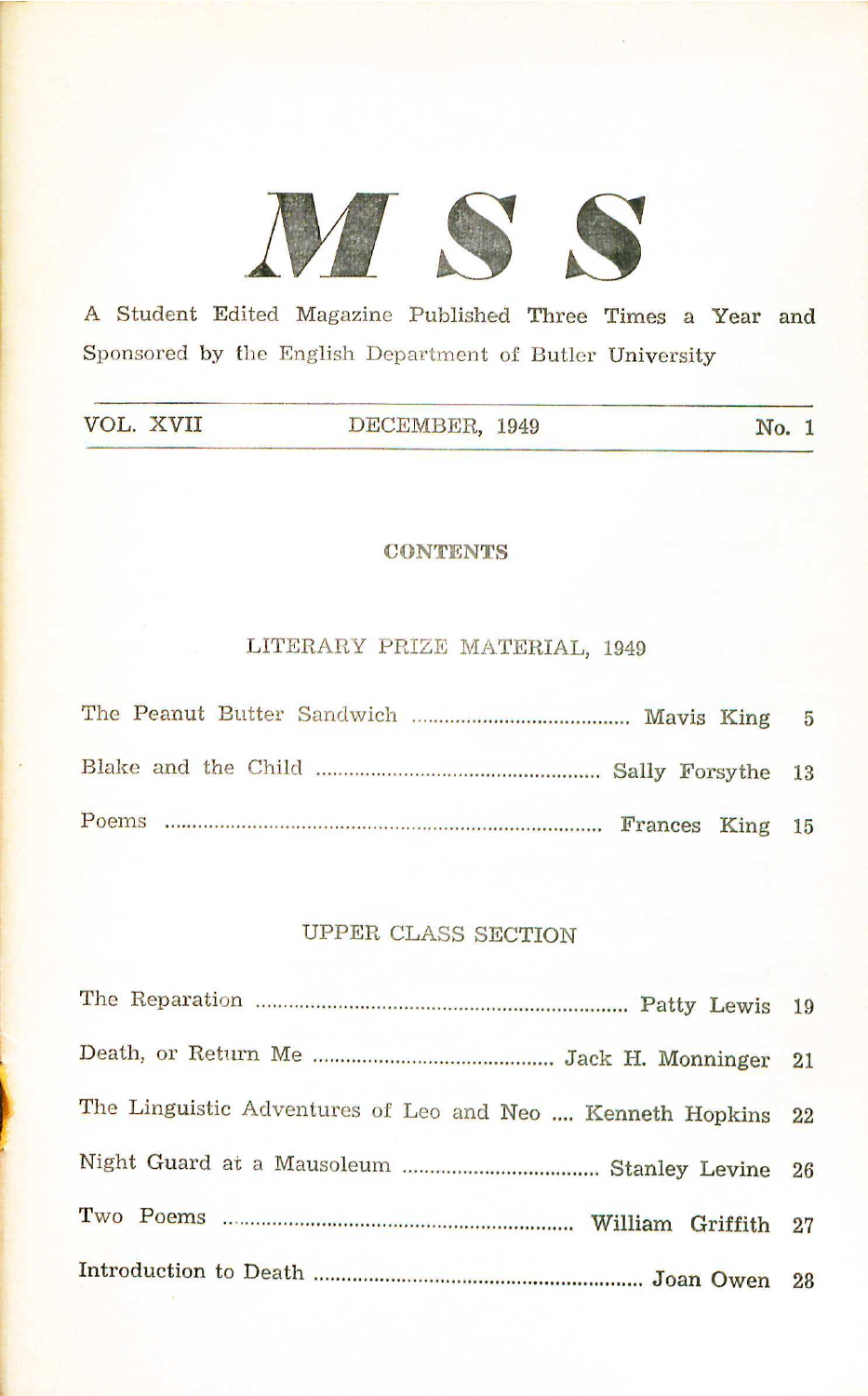| No Cause for Alarm, Mrs. Temple  Barbara Sims 35 |  |
|--------------------------------------------------|--|
|                                                  |  |
|                                                  |  |

# FRESHMAN SECTION

|                                                      | 44 |
|------------------------------------------------------|----|
| The Fallacy of Extreme Pacifism  Robert E. Malsberry | 45 |
|                                                      | 47 |
| The Rise and Fall of Herbert Oswald Smith  Tom Pease | 49 |
|                                                      | 51 |
|                                                      | 54 |
|                                                      | 55 |
|                                                      | 56 |
|                                                      | 57 |
|                                                      | 59 |
|                                                      |    |

 $1.25 - 1.7$